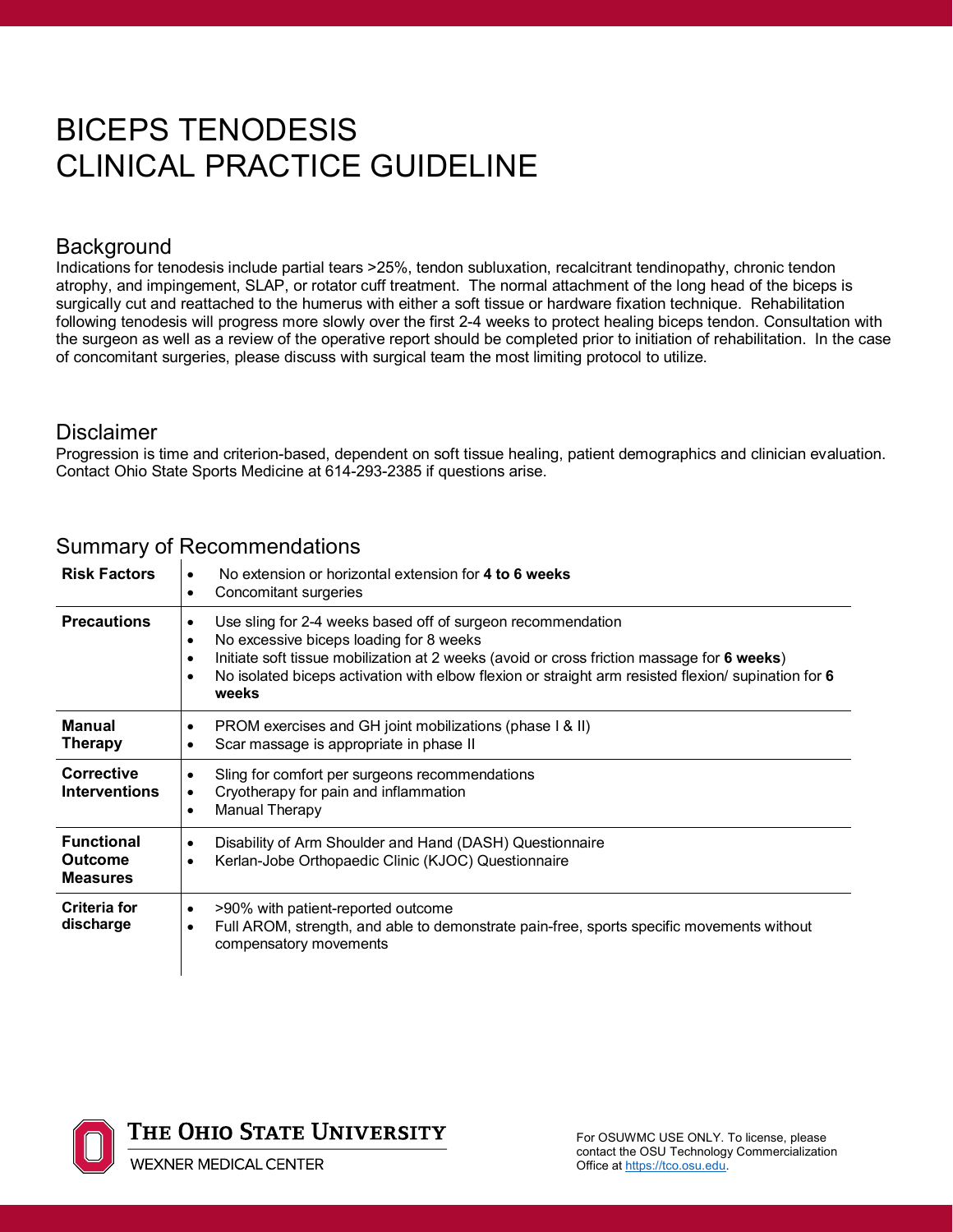## Phase I: Protection to PROM (0-2 weeks)

| Decrease Pain<br>and<br><b>Inflammation</b>                  | Education: No extremity AROM, incisions clean and dry, ace wrap or lymphatic drainage taught<br>for upper extremity swelling control<br>Initiate passive pendulums as warm-up<br>٠<br>Modalities including vasopneumatic device or E-stim<br>٠<br>No friction massage<br>$\bullet$<br>Sleep with sling, place towel under elbow to prevent extension |
|--------------------------------------------------------------|------------------------------------------------------------------------------------------------------------------------------------------------------------------------------------------------------------------------------------------------------------------------------------------------------------------------------------------------------|
| <b>Restore</b><br><b>Passive</b>                             | Limit shoulder $ER$ to $40^{\circ}$ for 4 weeks<br>٠                                                                                                                                                                                                                                                                                                 |
| <b>Shoulder</b><br>Range of<br><b>Motion</b>                 | No extension or horizontal extension for 4 weeks                                                                                                                                                                                                                                                                                                     |
| <b>Begin Home</b><br><b>Exercise</b>                         | Posture education<br>٠<br>Arm immobilized seated scapular retractions                                                                                                                                                                                                                                                                                |
| Program                                                      | Scapular clocks progressed to scapular isometrics                                                                                                                                                                                                                                                                                                    |
|                                                              | PROM elbow flexion/ extension & forearm supination/ pronation<br>٠<br>AROM wrist/ hand & ball squeezes<br>٠                                                                                                                                                                                                                                          |
|                                                              | No computer activity: 4wks                                                                                                                                                                                                                                                                                                                           |
| <b>Criterion to</b><br><b>Progress to</b><br><b>Phase II</b> | Full passive shoulder range of motion<br>Full passive elbow flexion/extension<br>٠<br>Full passive forearm supination/pronation<br>٠                                                                                                                                                                                                                 |

# Phase II: PROM to AROM (2-4 weeks)

| <b>Minimize Pain</b><br>and<br>Inflammation                   | No bicep tension for 6 weeks<br>٠                                                                                                                                                                                                                                                                                                       |
|---------------------------------------------------------------|-----------------------------------------------------------------------------------------------------------------------------------------------------------------------------------------------------------------------------------------------------------------------------------------------------------------------------------------|
| Post-op Weeks  <br>$2 - 4$                                    | NO ER>40deg and Limit shoulder extension in frontal and sagittal planes (4weeks)<br>PROM-AAROM for all planes to tolerance and within limits at shoulder, wrist, and elbow<br>$\bullet$<br>Scar massage, no cross friction                                                                                                              |
| Post-op Weeks<br>$2 - 4$                                      | Initiation of shoulder submaximal-isometrics: IR, ER, ABD, & ADD<br>$\bullet$<br>Increase AAROM - AROM muscle endurance from supine to standing for waist level function,<br>$\bullet$<br>maintaining proper scapular kinematics (ex. Lawn chair progression).<br>ROM progression should be based on patient mechanics and pain levels. |
| <b>Criterion to</b><br><b>Progress to</b><br><b>Phase III</b> | Pain-free, full shoulder AROM<br>$\bullet$<br>Pain-free, full AROM elbow flexion and extension<br>$\bullet$<br>Pain-free, full AROM forearm and supination<br>٠<br>Proper static posture and dynamic scapular control with AROM                                                                                                         |



**WEXNER MEDICAL CENTER**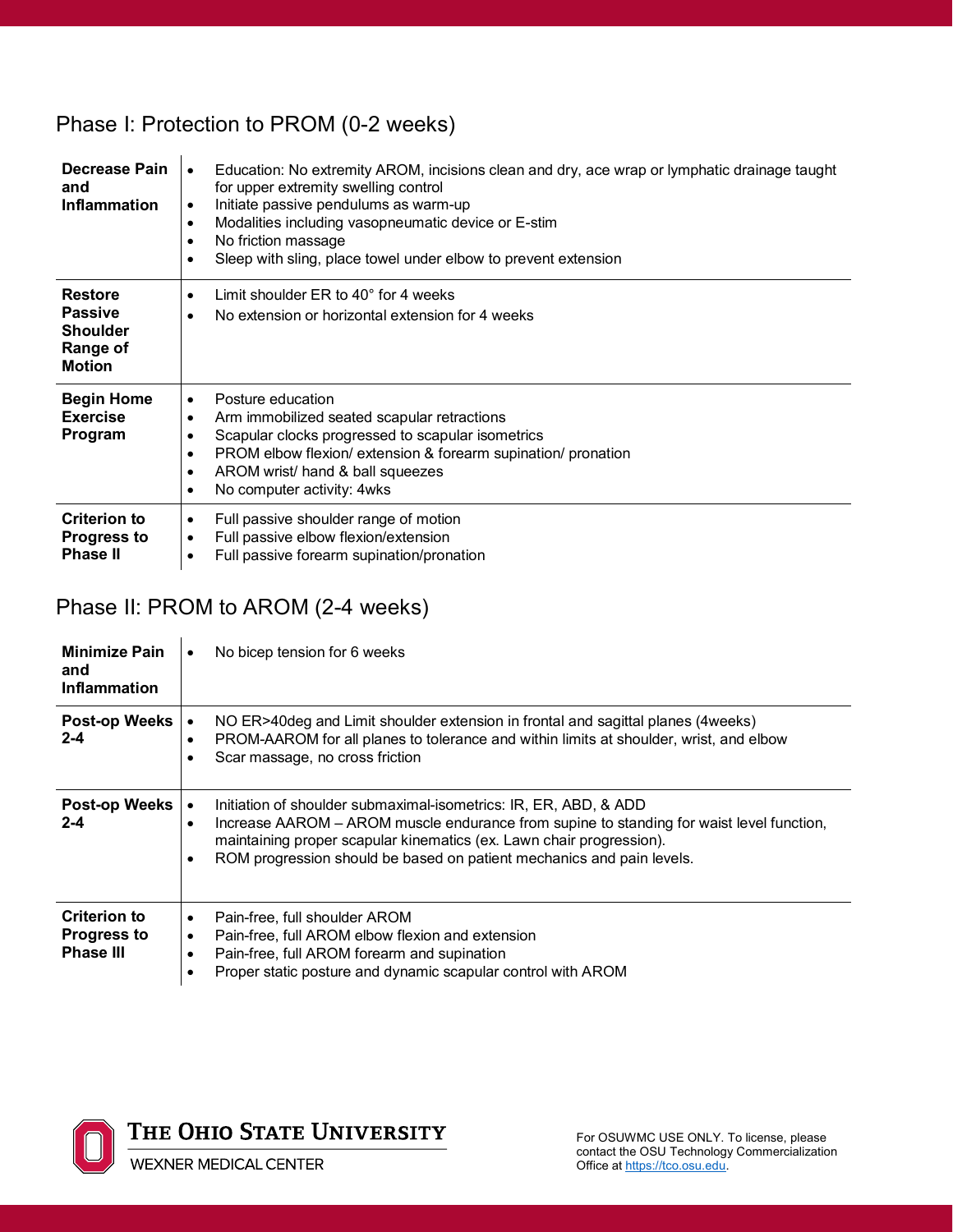### Phase III: Strength Phase (4-12 weeks)

| Pain-free,<br>Progressive<br><b>Restoration of</b><br><b>AROM</b> and<br><b>Strength</b> | No pain, inflammation or strengthening in plane until ROM in almost full<br>$\bullet$<br>Avoid long lever arm resistance for elbow supination and flexion<br>$\bullet$<br>Normalize strength, endurance, neuromuscular control starting below chest level, working up to<br>$\bullet$<br>overheard functional activities                                                                                                                                                                                                                                                                                                   |
|------------------------------------------------------------------------------------------|----------------------------------------------------------------------------------------------------------------------------------------------------------------------------------------------------------------------------------------------------------------------------------------------------------------------------------------------------------------------------------------------------------------------------------------------------------------------------------------------------------------------------------------------------------------------------------------------------------------------------|
| Post-op Weeks<br>$4 - 6$                                                                 | Continue PROM to AROM of shoulder and elbow, gaining muscle endurance with high reps, low<br>$\bullet$<br>resistance<br>Isotonic IR and ER light resistance resisted movement with wrist in neutral (no supination)<br>$\bullet$<br>Supine ABC & SA punches with high reps, low resistance<br>$\bullet$<br>Week 6 begin prone scapular stability program<br>$\bullet$                                                                                                                                                                                                                                                      |
| Post-op Weeks<br>$7-12$                                                                  | Progress prone Scap 6 to Supine 5<br>$\bullet$<br>Resisted IR and ER at 30° ABD progressing to 90°<br>$\bullet$<br>Resisted SA punch & bear hugs, standing<br>٠<br>Resisted low row, prone 30°/45°/90° to standing<br>$\bullet$<br>Push-up plus: wall, counter, knees on the floor, & floor<br>$\bullet$<br>Rhythmic stabilization: ER & IR in scapular plane; flexion, extension, ABD & ADD at various<br>$\bullet$<br>angles of elevation<br>Supine to standing diagonal patterns: D1 & D2<br>٠<br>Resisted biceps curl, supination, & pronation<br>$\bullet$<br>Begin closed chain stabilization exercises<br>$\bullet$ |
| <b>Return to</b><br><b>Activity After</b><br>Week 8                                      | Running, biking, & Stairmaster<br>$\bullet$<br>Golf with proper kinematics<br>$\bullet$                                                                                                                                                                                                                                                                                                                                                                                                                                                                                                                                    |
| <b>Criterion to</b><br><b>Progress to</b><br><b>Phase IV</b>                             | Pain-free, full AROM of shoulder and elbow with normal scapulohumeral rhythm<br>$\bullet$<br>5/5 MMT scores for RTC at 90° ABD in scapular plane<br>٠<br>5/5 MMT for scapulothoracic musculature<br>$\bullet$                                                                                                                                                                                                                                                                                                                                                                                                              |

### Phase IV: Return to Sport/Activity (weeks 12+)

| Goals                                                                         | Maintain full non-painful AROM<br>$\bullet$<br>Progress strength and power without compensatory strategies<br>$\bullet$<br>Progress higher level exercise (ie: upright row, bench press) slowly as tolerated by patient to<br>٠<br>reduce anterior capsule stress)<br>Return to sports progression: throwing/swimming<br>٠<br>Analysis of sports specific movements<br>$\bullet$ |
|-------------------------------------------------------------------------------|----------------------------------------------------------------------------------------------------------------------------------------------------------------------------------------------------------------------------------------------------------------------------------------------------------------------------------------------------------------------------------|
| Exercises 12+                                                                 | Initiate plyometric training below shoulder to overhead: begin with both arms and progress to a<br>$\bullet$<br>single arm<br>Low to higher velocity strengthening and plyometric activities: ball drops in prone to D2 reverse<br>٠<br>throws                                                                                                                                   |
| <b>Criterion to</b><br><b>Return to Sport</b><br>Activity, Weeks   •<br>$12+$ | Pain-free, stability & control with higher velocity movements including sports specific patterns<br>$\bullet$<br>and change of direction movements<br>Proper kinematic control transfer from the hip & core to the shoulder with dynamic movement                                                                                                                                |



THE OHIO STATE UNIVERSITY

**WEXNER MEDICAL CENTER**